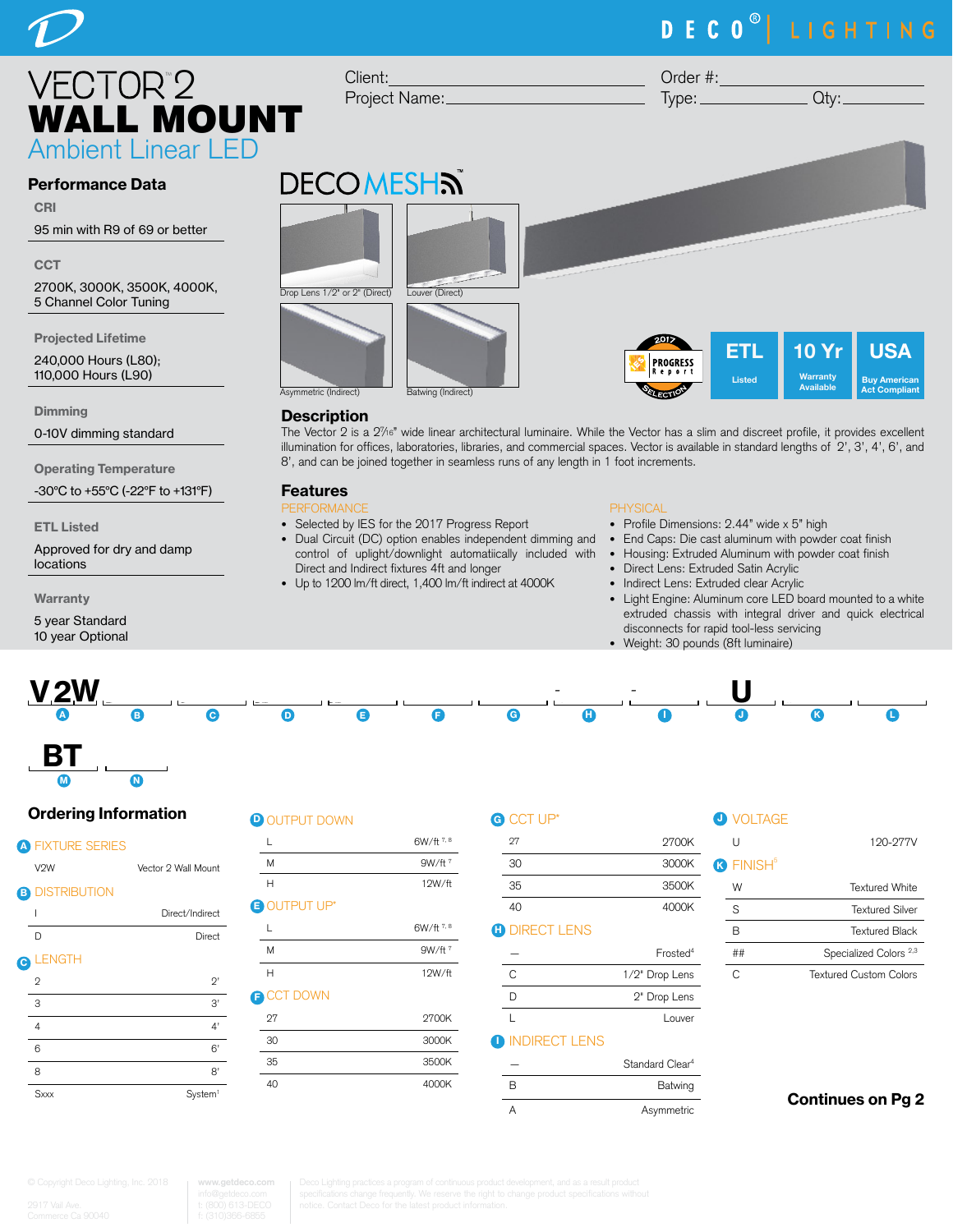#### **O** OPTIONS

#### **CONTROLS**  $\bullet$  options  $\bullet$   $\bullet$  controls  $\bullet$  warranty  $\bullet$

- E Emergency Battery Backup
- BT Bluetooth DECO Mesh™<sup>6</sup>

| 5 Year Warranty                     |
|-------------------------------------|
| 10 Year Warranty                    |
| 10 Year Warranty including<br>labor |
|                                     |

\*Only available when direct/indirect distribution is selected

1 Replace "xxx" with desired system length, in feet. See Continuous Run Guide for additional information (separate document)

- 2 See below for Ordering Codes on 24 Specialized Finishes. Example "07"
- 3 Please Note: All orders under 25 linear feet will require a one-time set up charge. Please consult factory for charge.
- 4 Fixture standard
- <sup>5</sup> All finishes are textured unless specified otherwise by the customer
- 6 1% Dimming when ordered with Bluetooth
- 7 Not Available for 2' Direct Fixture
- 8 Not Available for 3' Direct Fixture

<sup>9</sup> 5 Year Warranty is Standard unless specified

#### **Dimensions**



| X,                                   | 24.3" | 36.3" | 48.3" | 72.3" | 96.3" |
|--------------------------------------|-------|-------|-------|-------|-------|
| $\mathsf{X}_{\scriptscriptstyle{2}}$ | 16"   | 16"   | 32"   | 64"   | 80"   |

#### Specialized Colors

| A-Classic |    |                  |           |
|-----------|----|------------------|-----------|
|           | 01 | Natural Aluminum | RAL #7035 |
|           |    |                  |           |
|           | 02 | Silver Bullet    | RAL #7038 |
|           |    |                  |           |
|           | 03 | Raven            | RAL #9005 |
|           |    |                  |           |
|           | 04 | Crystal White    | RAL #9010 |
|           |    |                  |           |
|           | 05 | Macademia        | RAL #9003 |
|           |    |                  |           |
|           | 06 | Hampden          | RAL #9001 |
|           |    |                  |           |
|           | 07 | London           | RAL #7044 |
|           |    |                  |           |

Please Note: All orders under 25 linear feet will require a one-time set up charge. Please consult factory for charge.

#### B-Urban

| 08 | <b>Urban Native</b> | RAL #8025 |
|----|---------------------|-----------|
|    |                     |           |
| 09 | Military Green      | RAL #6011 |
|    |                     |           |
| 10 | Carmin              | RAL #8028 |
|    |                     |           |
| 11 | Chocolate Spice     | RAL #8017 |
|    |                     |           |
| 12 | Asher Grey          | RAL #7004 |
|    |                     |           |
| 13 | <b>Tech Grey</b>    | RAL #7016 |
|    |                     |           |
| 14 | Slate               | RAL #7031 |
|    |                     |           |
| 15 | Mason               | RAL #7039 |
|    |                     |           |

| C-Fresh |                |                |  |
|---------|----------------|----------------|--|
| 16      | Violet Dreams  | RAI #4006      |  |
|         |                |                |  |
|         |                | RAI #2004      |  |
|         |                |                |  |
| 18      | Deep Pink      | RAI #4010      |  |
|         |                |                |  |
| 19      | Ruby Red       | RAI #3027      |  |
|         |                |                |  |
| 20      | Island Skye    | RAI #6027      |  |
|         |                |                |  |
| 21      | Sophia         | RAL #5015      |  |
|         |                |                |  |
| 22      | Antique Spring | RAL #6019      |  |
|         |                |                |  |
| 23      | Daisy          | RAL #1018      |  |
|         |                |                |  |
| 24      | Gun Metal      | RAI #7024      |  |
|         | 17             | Sangria Sunset |  |

DECO<sup>®</sup> LIGHTING

© Copyright Deco Lighting, Inc. 2018

2917 Vail Ave. Commerce Ca 90040 Deco Lighting practices a program of continuous product development, and as a result product specifications change frequently. We reserve the right to change product specifications without notice. Contact Deco for the latest product information.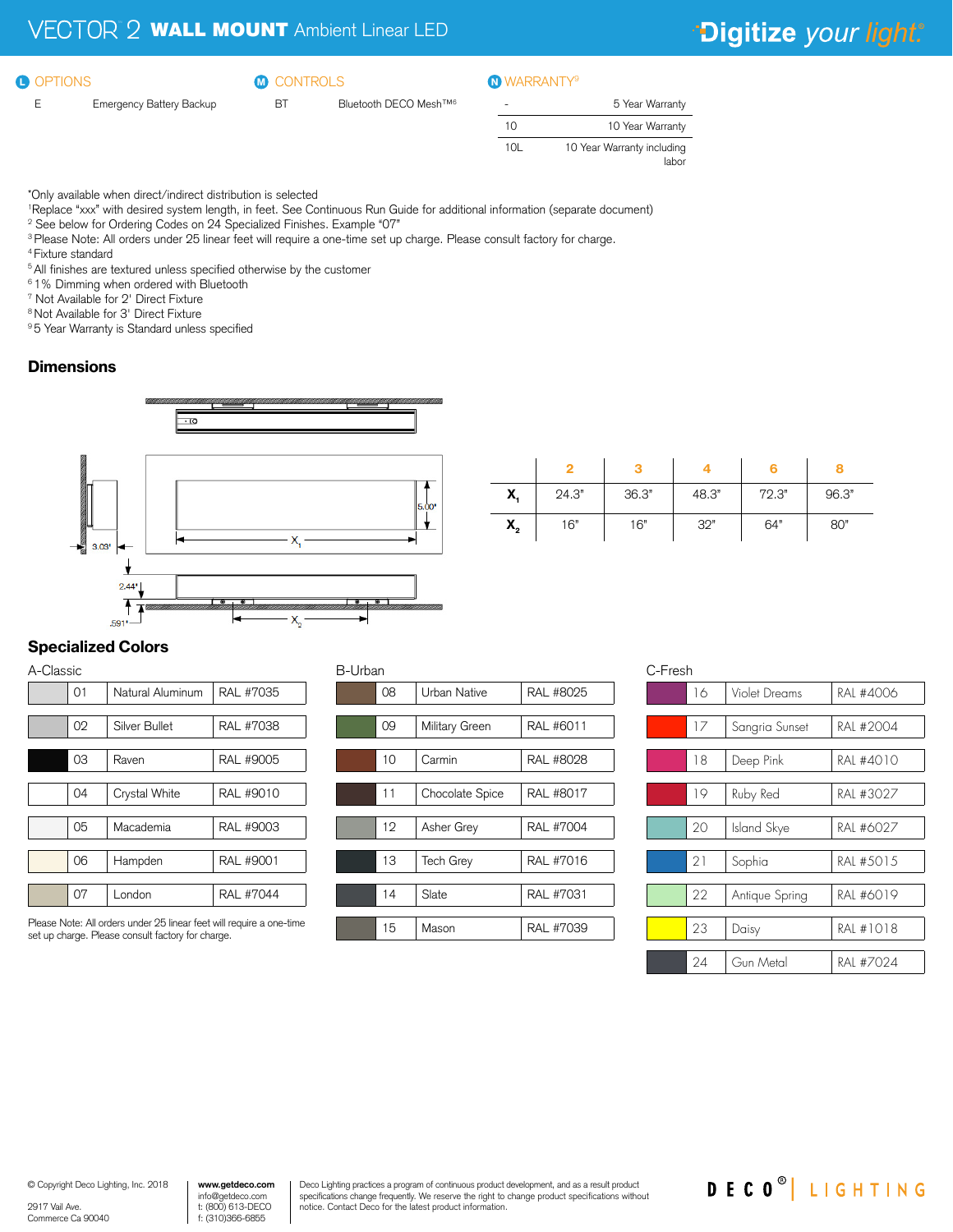### <sup>2</sup> WALL MOUNT Ambient Linear LED

### "Digitize your light."

#### **Photometrics**



Delivered Lumens: 10,400 (4640 Direct / 5760 Indirect)

CRI: 97

#### Direct (Down) Lumen Chart:

| <b>OUTPUT SELECTION</b> | LOW   | <b>MEDIUM</b> | <b>HIGH</b> |
|-------------------------|-------|---------------|-------------|
| NOMINAL WATTAGE         | 6W/ft | 9W/ft         | 12W/ft      |
| <b>LUMENS PER FOOT</b>  | 456   | 855           | 928         |
| 2' LENGTH               |       |               |             |
| System Wattage          | 12.00 | 18.00         | 24.00       |
| Lumen Output            | 912   | 1700          | 1856        |
| 3' LENGTH               |       |               |             |
| System Wattage          | 18.00 | 27.00         | 36.00       |
| Lumen Output            | 1368  | 2550          | 2784        |
| 4' LENGTH               |       |               |             |
| System Wattage          | 24.00 | 36.00         | 48.00       |
| Lumen Output            | 1824  | 3400          | 3700        |
| 6' LENGTH               |       |               |             |
| System Wattage          | 36.00 | 54.00         | 72.00       |
| Lumen Output            | 2736  | 5100          | 5568        |
| 8' LENGTH               |       |               |             |
| System Wattage          | 48.00 | 72.00         | 96.00       |
| Lumen Output            | 3648  | 6800          | 7400        |

CRI: 97

Lumen values shown are for 4000K models. For other color temperatures, use the below multipliers:

2700K: 0.85, 3000K: 0.90, 3500K: 0.95

For total system wattage consumption and lumen output, add the direct and indirect lumen and wattage data based on output settings desired.



|         | Direct | Indirect | Total |
|---------|--------|----------|-------|
| Wattage | 48.00  | 24.00    | 72.00 |
| Lumen   | 4640   | 2880     | 7520  |

#### Continuous Runs

When a system run is ordered, individual sections are shipped, labeled with their Section of Run noted at the end of the part number. Shown below is an example of a 13' continuous run. For more information, refer to the continuous run guide.



f: (310)366-6855

Deco Lighting practices a program of continuous product development, and as a result product specifications change frequently. We reserve the right to change product specifications without specifications without

#### Indirect (Up) Lumen Chart:

| <b>OUTPUT SELECTION</b> | LOW   | <b>MEDIUM</b> | <b>HIGH</b> |
|-------------------------|-------|---------------|-------------|
| NOMINAL WATTAGE         | 6W/ft | 9W/ft         | 12W/ft      |
| <b>LUMENS PER FOOT</b>  | 576   | 1080          | 1152        |
| 2' LENGTH               |       |               |             |
| System Wattage          | 12.00 | 18.00         | 24.00       |
| Lumen Output            | 1152  | 2160          | 2304        |
| 3' LENGTH               |       |               |             |
| System Wattage          | 18.00 | 27.00         | 36.00       |
| Lumen Output            | 1728  | 3240          | 3456        |
| 4' I FNGTH              |       |               |             |
| System Wattage          | 24.00 | 36.00         | 48.00       |
| Lumen Output            | 2300  | 4320          | 4608        |
| 6' I FNGTH              |       |               |             |
| System Wattage          | 36.00 | 54.00         | 72.00       |
| Lumen Output            | 3456  | 6480          | 6900        |
| 8' LENGTH               |       |               |             |
| System Wattage          | 48.00 | 72.00         | 96.00       |
| Lumen Output            | 4600  | 8640          | 9216        |